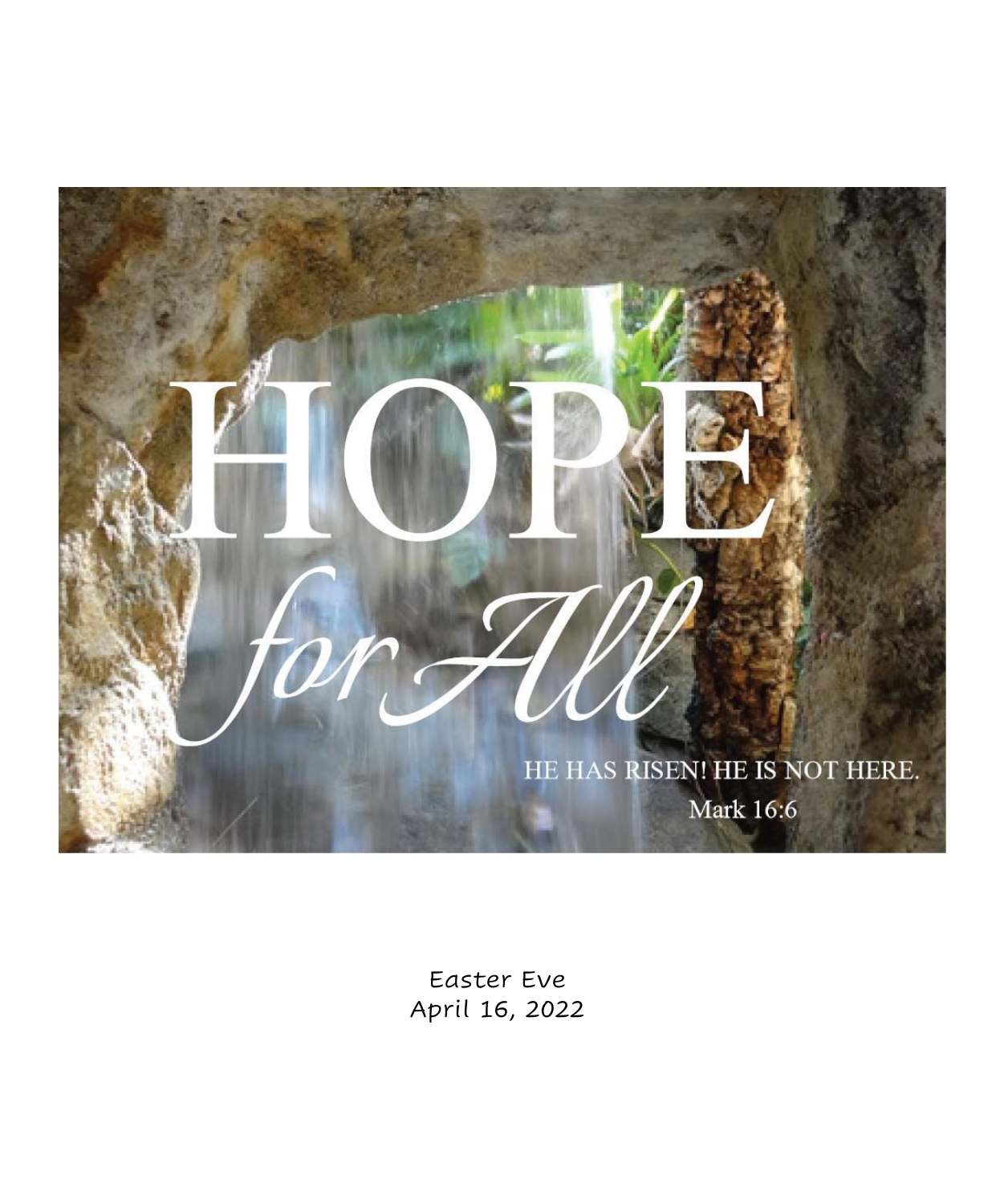Tonight we hear the story of how God rescued his people of old. Tonight we wait and watch for our Lord to rescue us from death by his resurrection from the grave.

*The vigil service begins in a dimly lighted sanctuary.*

# **THE SERVICE OF LIGHT**

*The Paschal/Easter Candle is lit to help us realize that Jesus, the Light of the world, conquered the darkness of death and hell. He comes among us as our resurrected Lord to give us the light of life.* 

*Please stand.*

# **OPENING PRAYER**

May the light of Christ, who is risen in glory from the dead, scatter all the darkness of our hearts and minds. Amen.

In the name of the Father and of the Son and of the Holy Spirit. **Amen.**

On this most holy night, in which our Lord Jesus Christ passed over from death to life, we are gathered here in vigil and prayer. This is the Passover of the Lord in which, by hearing his Word and celebrating his Sacraments, we share in his victory over death. May the light of Christ, who is risen in glory from the dead, scatter all the darkness of our hearts and minds. Let us pray:

Almighty and most merciful Father, once we were darkness, but now we are light in Jesus Christ, our Lord. Bless abundantly all who joyfully celebrate this night the resurrection of our Lord Jesus Christ. Fill them with your heavenly blessing, in him who lives and reigns with you and the Holy Spirit, now and forever. **Amen.**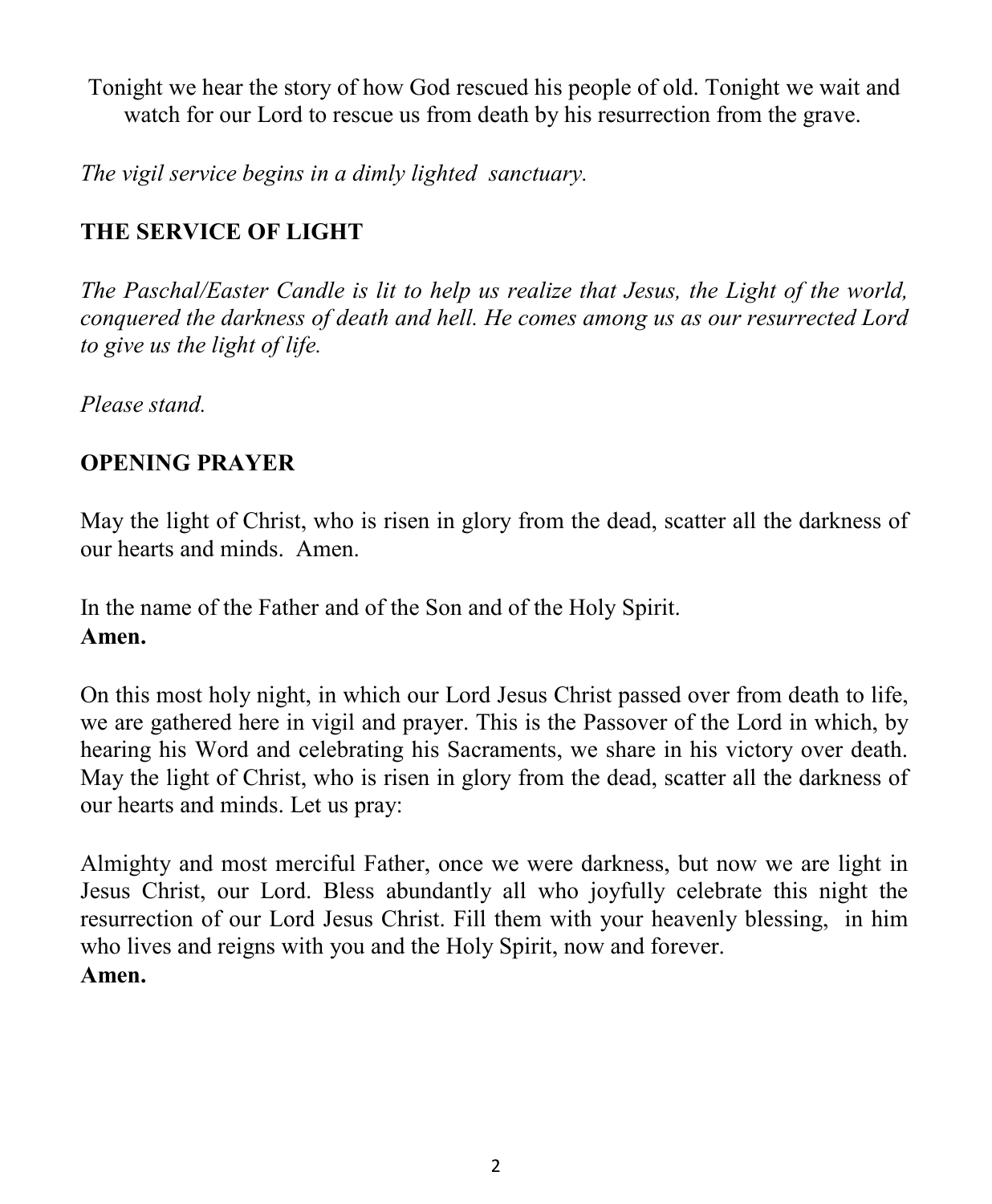

Text: © 1969 Concordia Publishing House. Used by permission: OneLicense no. 713881 Tune: Public domain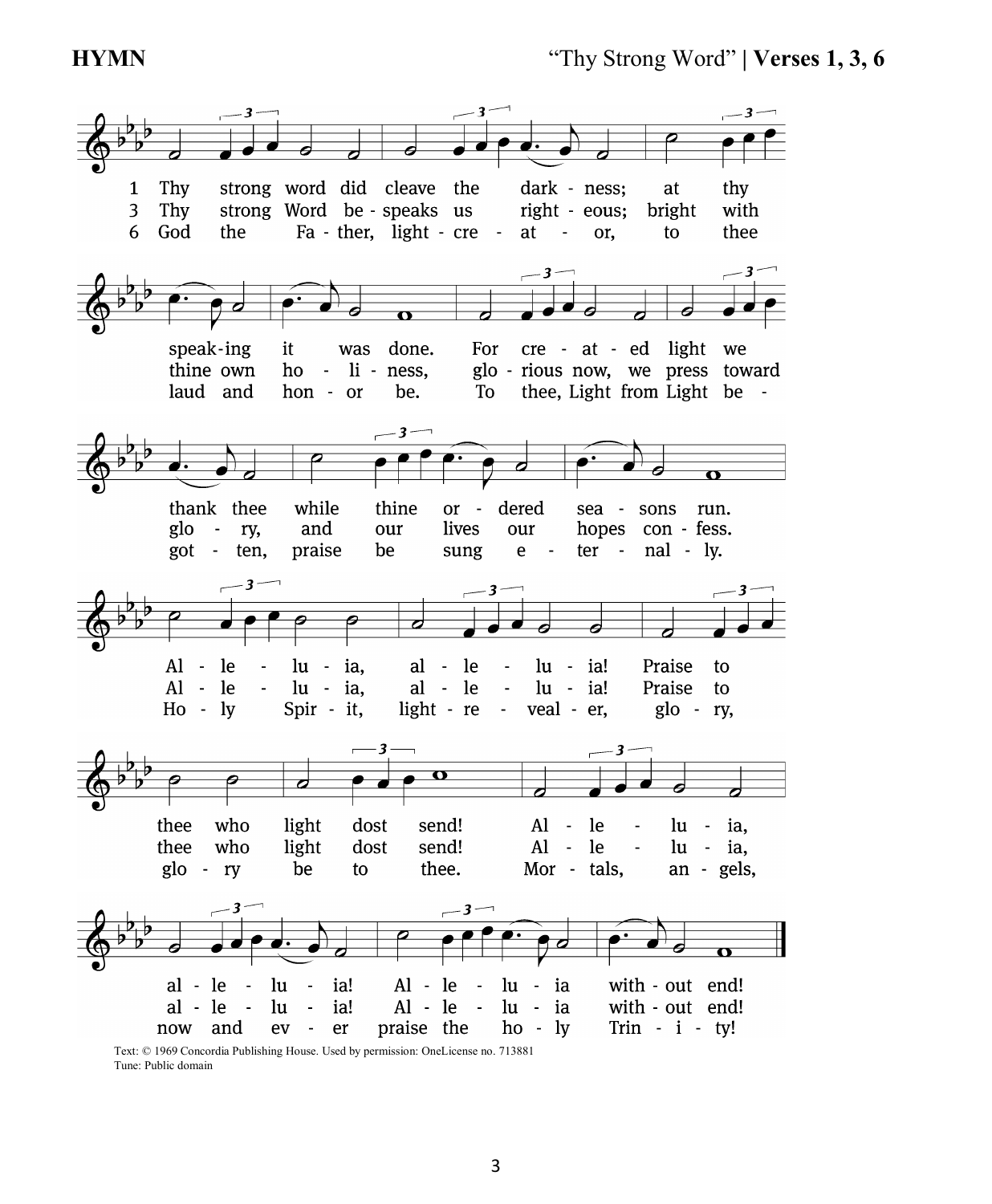The Lord be with you. **And also with you.**

Lift up your hearts. **We lift them up to the Lord.**

Let us give thanks to the Lord our God. **It is right to give him thanks and praise.**

It is truly good and right that we should at all times and in all places, with all our heart and mind and voice, praise you, O Lord, Holy Father, almighty everlasting God, and your one and only Son, Jesus Christ.

**For he is the true Paschal Lamb who offered himself for the sin of the world, who has cleansed us by the shedding of his precious blood.**

This is the night when you brought our fathers, the children of Israel, out of bondage in Egypt and led them through the Red Sea on dry ground.

**This is the night when all who believe in Christ are delivered from bondage to sin and are restored to life and immortality.**

This is the night when Christ, the Life, arose from the dead. The seal of the grave is broken and the morning of the new creation breaks forth out of night.

**Oh, how wonderful and beyond all telling is your mercy toward us, O God, that to redeem a slave, you gave your Son.**

How holy is this night when all wickedness is put to flight and sin is washed away. **How holy is this night when innocence is restored to the fallen and joy is given to those downcast.**

How blessed is this night when man is reconciled to God in Christ. **Holy Father, accept now the evening sacrifices of our thanksgiving and praise.**

Let Christ, the true Light and Morning Star, shine in our hearts, he who gives light to all creation, who lives and reigns with you and the Holy Spirit, one God, now and forever.

**Amen.**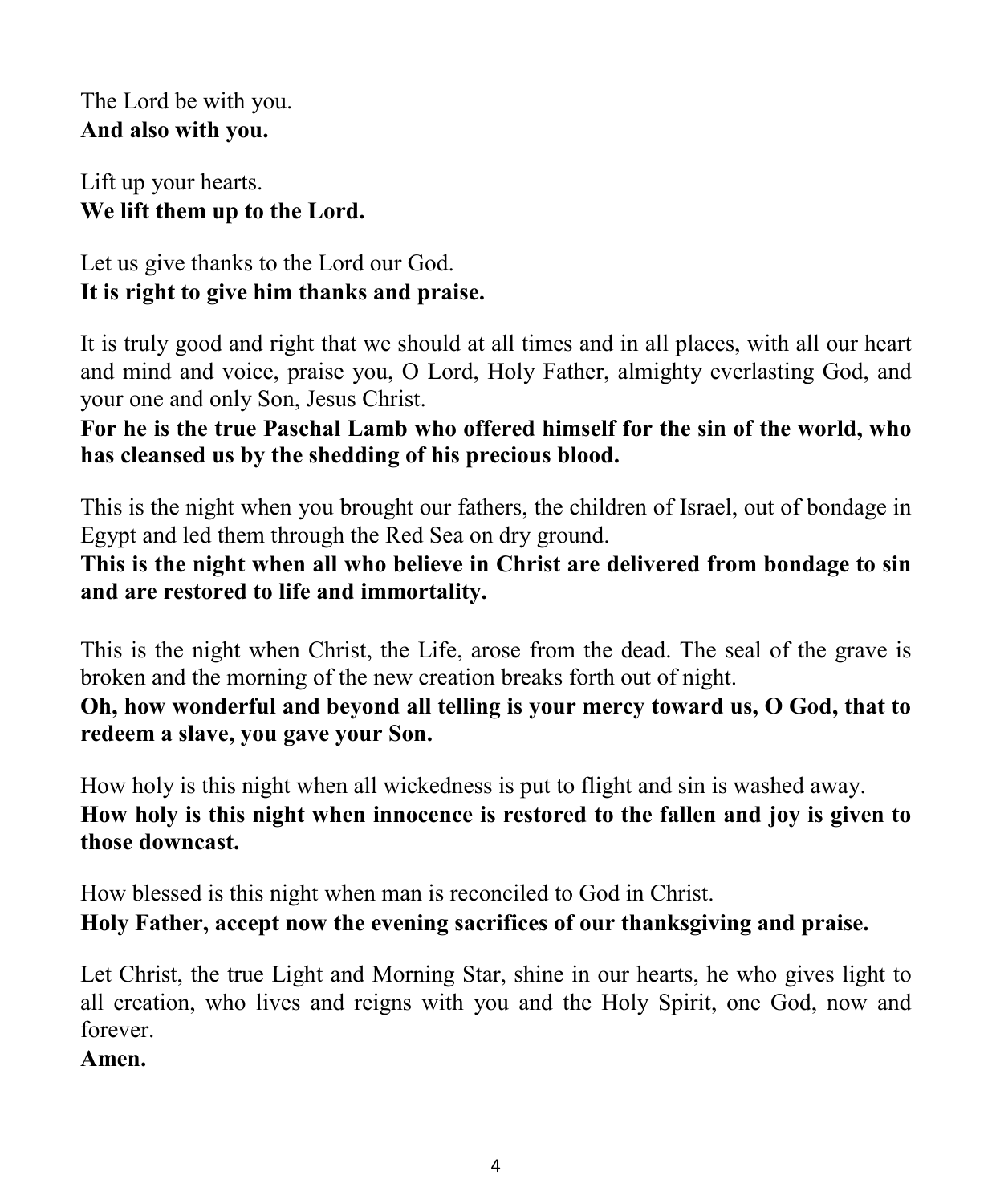5

**I am content! My Jesus is my light, My radiant sun of grace. His cheering rays beam blessings forth for all: Sweet comfort, hope, and peace. This Easter sun has brought salvation And everlasting exultation. I am content! I am content!**

# **THE SERVICE OF LESSONS**

Let us pray -- Almighty God, you most wonderfully created human nature and yet more wonderfully redeemed it. By your mercy renew us in the image of him who came to share our humanity, your Son, Jesus Christ, our Lord.

# **Amen.**

# **ISRAEL DELIVERED AT RED SEA** *Exodus 14:10-15:1*

Let us pray -- O God, you once delivered your people Israel from slavery under Pharaoh and led them safely through the Red Sea. By this you gave us a picture of our Baptism. Lead us always to rejoice in your baptismal promise that we may live in its grace and declare to all people your desire to make them children of Abraham; through Jesus Christ, our Lord.

**Amen.**

# **TESTING OF ABRAHAM** *Genesis 22:1-18*

Let us pray.

O God, you promised to faithful Abraham that he would be the father of many nations, and through the Sacrament of Holy Baptism, you increase your chosen people throughout the world. Give to your Church a living trust in all your promises, through Jesus Christ our Lord.

**Amen.**

# **SALVATION FREE TO ALL** *Isaiah 55:1-11*

Let us pray -- Almighty God, you created and sustain all things by the power of your Word. You send forth your Spirit to renew your creation. Give your saving water of life to all who thirst that they may bear much fruit in your glorious kingdom; through Jesus Christ, our Lord.

**Amen.**

**CREATION** *Genesis 1:1-2:3*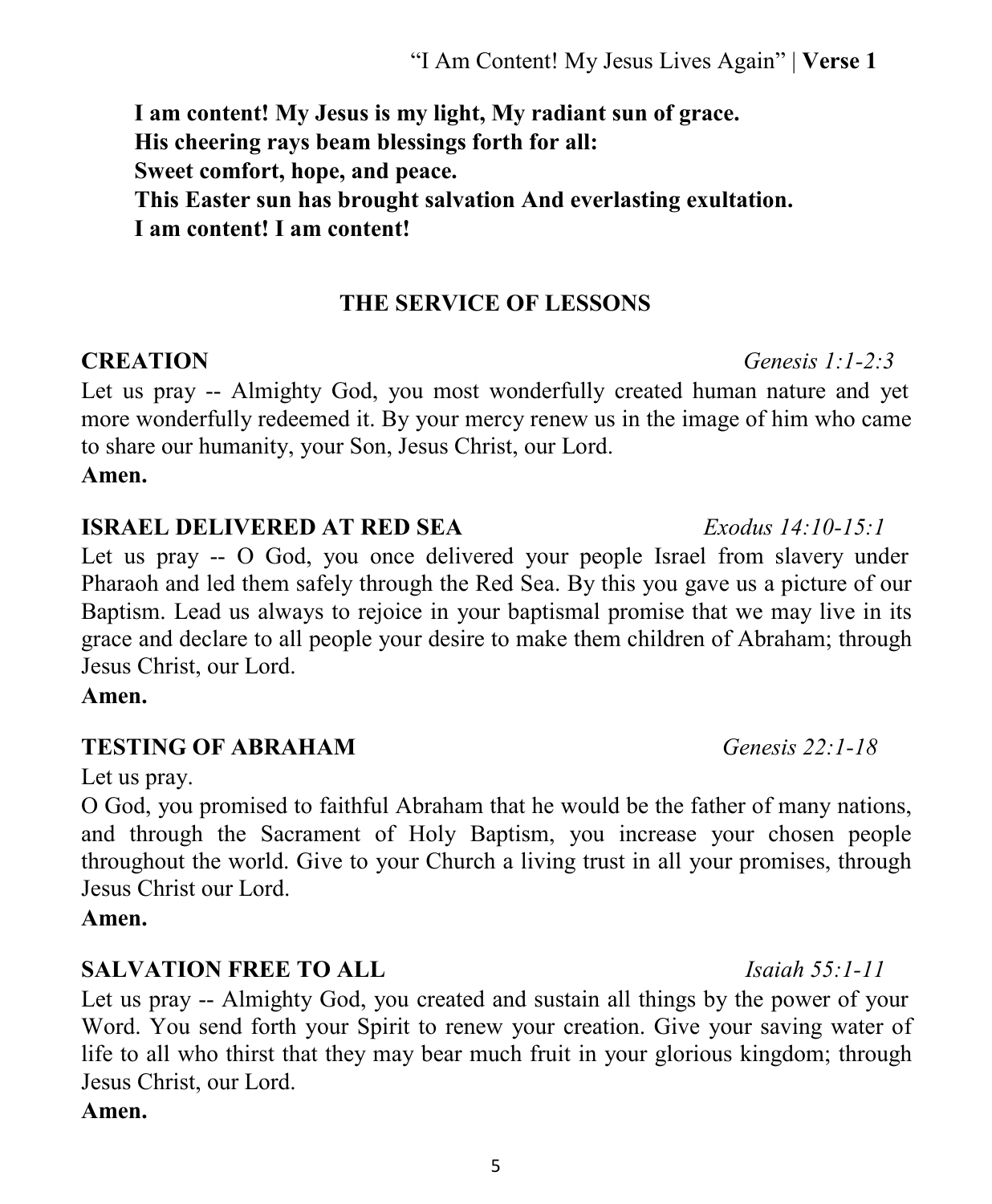### 6

### **FAITH STRAINED BUT VICTORIOUS** *Job 19:20-27*

Let us pray – Almighty God, by the Passover of your Son, you brought us out of sin into righteousness and out of death to life. Give your servants patience and endurance that, looking in faith to your Son, we may see beyond the trials of this life to the joys of the life to come, through Jesus Christ our Lord.

**Amen.** 

### **NEW HEART & NEW SPIRIT** *Ezekiel 36:24-28*

Let us pray – Almighty and everlasting God, in the miracle of Easter you raised your Son for our justification and through him have given us a new heart and spirit. Empower your holy people to show in their lives what they confess with their lips, through Jesus Christ, our Lord.

**Amen.**

# **GOD'S PEOPLE GATHERED** *Zephaniah 3:12-20*

Let us pray -- O Lord, let all the world see that what has been cast down is raised up, what has grown old is made new, and the work you have begun in your faithful people is being brought to its joyful fulfillment in the day of our Lord Jesus Christ; who lives and reigns with you and the Holy Spirit, one God, now and forever.

**Amen.**

*Please stand to sing:*

"I Am Content! My Jesus Lives Again" | **Verse 4**

**I am content! Lord, set me ever free And wake me from the dead That I may rise forevermore to be With you, my living head. The chains that hold my body, sever; Then shall my soul rejoice forever. I am content! I am content!**

*Please be seated.*

# **THE SERVICE OF HOLY BAPTISM**

*All the members of the congregation join in the renunciation of the devil and in the profession of faith as a remembrance of their Baptism.*

On the eve of Easter, the whole Church of Jesus Christ has the opportunity to recall his death and burial, anticipating the gospel of his glorious resurrection from the dead. Holy Baptism is the precious means of grace by which our Father in heaven connects us with Christ in his life, death and resurrection.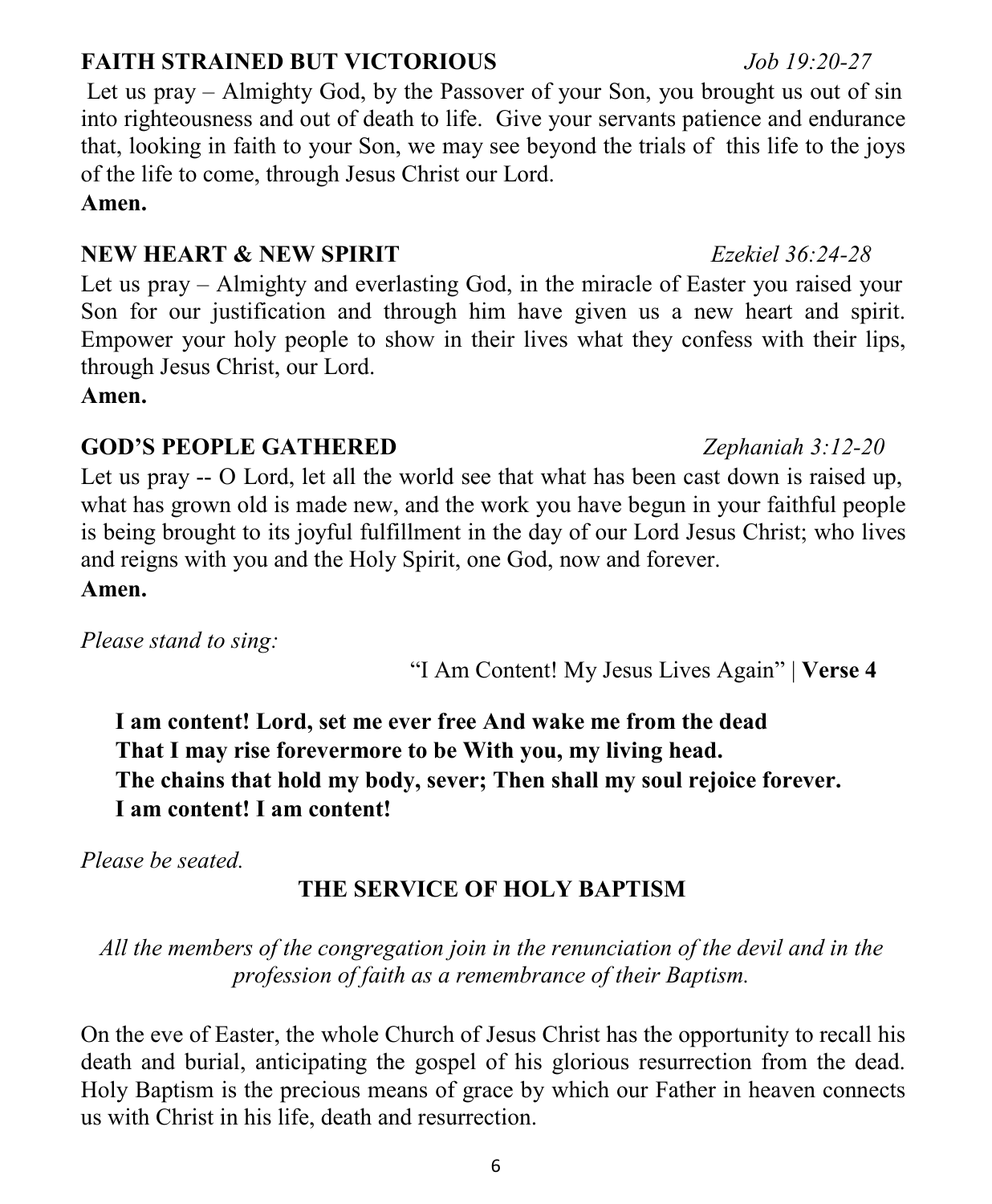The apostle Paul says: "Do you not know that all of us who were baptized into Christ Jesus were baptized into his death? We were therefore buried with him through Baptism into death in order that, just as Christ was raised from the dead through the glory of the Father, we too may live a new life. If we have been united with him in his death, we will certainly also be united with him in his resurrection. For we know that our old self was crucified with him so that the body of sin might be rendered powerless, that we should no longer be slaves to sin – because anyone who has died has been freed from sin. Now if we died with Christ, we believe that we will also live with him. For we know that since Christ was raised from the dead, he cannot die again; death no longer has mastery over him. The death he died, he died to sin once for all; but the life he lives, he lives to God. In the same way, count yourselves dead to sin but alive to God in Christ Jesus."

 In Holy Baptism God takes away our sins and gives new life in Christ, our Lord. We solemnly renounce the devil and all his works and all his ways; we confess the gift of faith in God the Father, the Son, and the Holy Spirit.

I ask you anew: Do you renounce the devil and all his works and all his ways? **I do renounce them.**

Do you believe in God, the Father almighty? **Yes, I believe in God, the Father almighty, maker of heaven and earth.**

### Do you believe in Jesus Christ?

**Yes, I believe in Jesus Christ, his only Son, our Lord, who was conceived by the Holy Spirit, born of the virgin Mary, suffered under Pontius Pilate, was crucified, died, and was buried. He descended into hell. The third day he rose again from the dead. He ascended into heaven and is seated at the right hand of God the Father almighty. From there he will come to judge the living and the dead.**

Do you believe in the Holy Spirit?

**Yes, I believe in the Holy Spirit, the holy Christian Church, the communion of saints, the forgiveness of sins, the resurrection of the body, and the life everlasting.**

Will you continue steadfast in this baptismal faith and, as a member of the Holy Christian Church, be diligent in the use of the means of grace and prayer? **Yes, with the help of God.**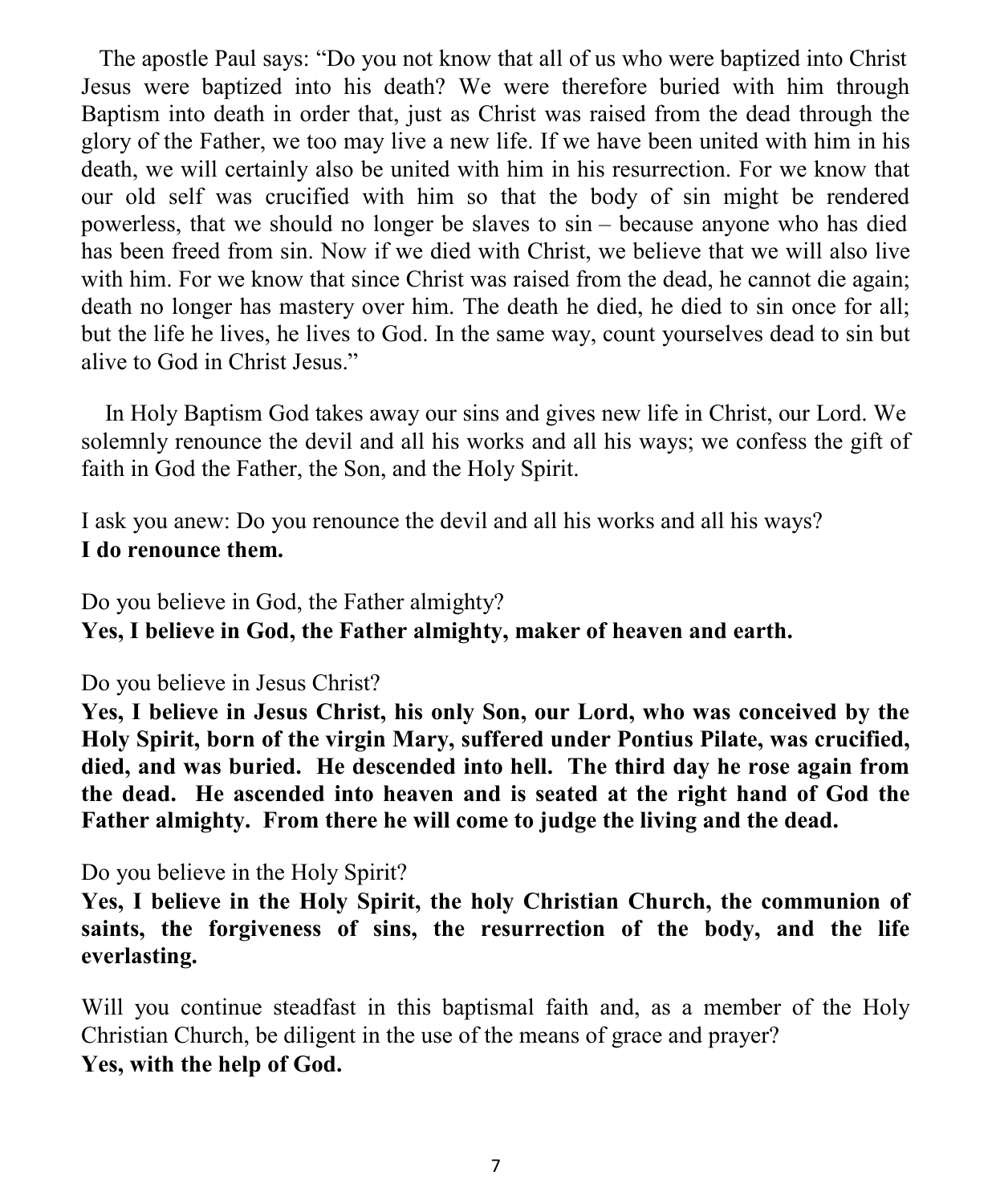**All who believe and are baptized Shall see the Lord's salvation Baptized into the death of Christ, They are a new creation. Through Christ's redemption they shall stand Among the glorious heav'nly band Of every tribe and nation.**

**With one accord, O God, we pray; Grant us your Holy Spirit. Help us in our infirmity Through Jesus' blood and merit. Grant us to grow in grace each day That by this sacrament we may Eternal life inherit.**

*All candles are now lit during the hymn, and the sanctuary is fully lighted.*

# **THE SERVICE OF HOLY COMMUNION**

*Please stand.*

Alleluia! The Lord is risen! **He is risen indeed! Alleluia!**

# **EASTER GOSPEL** *Matthew 28:1-10*

 After the Sabbath, at dawn on the first day of the week, Mary Magdalene and the other Mary went to look at the tomb. There was a violent earthquake, for an angel of the Lord came down from heaven and, going to the tomb, rolled back the stone and sat on it. His appearance was like lightning, and his clothes were white as snow. The guards were so afraid of him that they shook and became like dead men. The angel said to the women, "Do not be afraid, for I know that you are looking for Jesus, who was crucified. He is not here; he has risen, just as he said. Come and see the place where he lay. Then go quickly and tell his disciples: 'He has risen from the dead and is going ahead of you into Galilee. There you will see him.' Now I have told you." So the women hurried away from the tomb, afraid yet filled with joy, and ran to tell his disciples. Suddenly Jesus met them. "Greetings," he said. They came to him, clasped his feet and worshiped him. Then Jesus said to them, "Do not be afraid. Go and tell my brothers to go to Galilee; there they will see me."

This is the Gospel of our Lord! **Thanks be to you, O Christ!**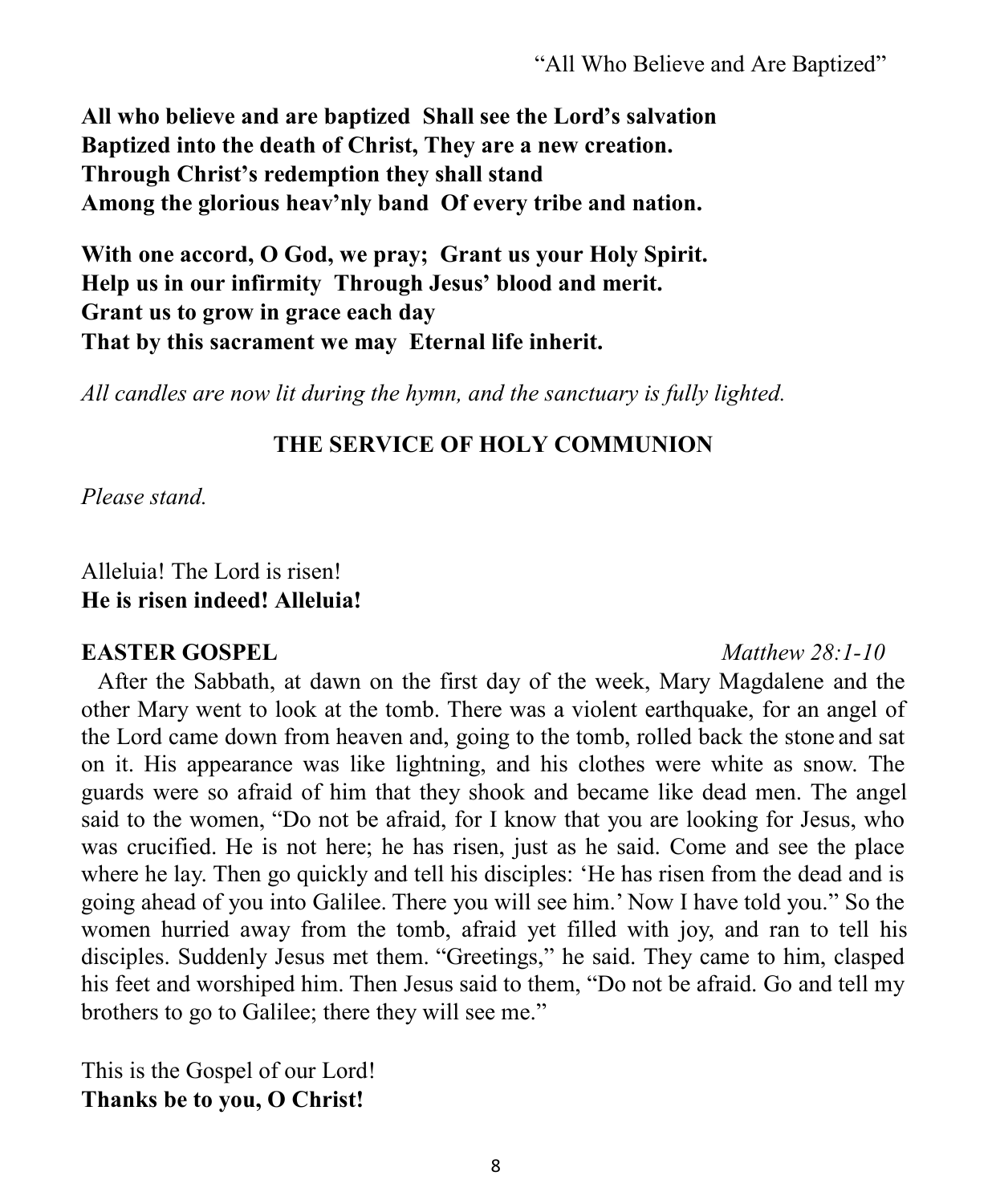### **PRAYER OF THE DAY**

O God, who made this most holy night to shine with the glory of the resurrection of our Lord, preserve in all your people the Spirit of adoption which you have given that they may serve you in faith and joy; through Jesus Christ, your Son, our Lord, who lives and reigns with you and the Holy Spirit, one God, now and forever.

**Amen.**

*Please be seated and join to sing:*



**6 Now he bids us tell abroad how the lost may be restored, how the penitent forgiv'n, how we, too, may enter heav'n. Hallelujah!**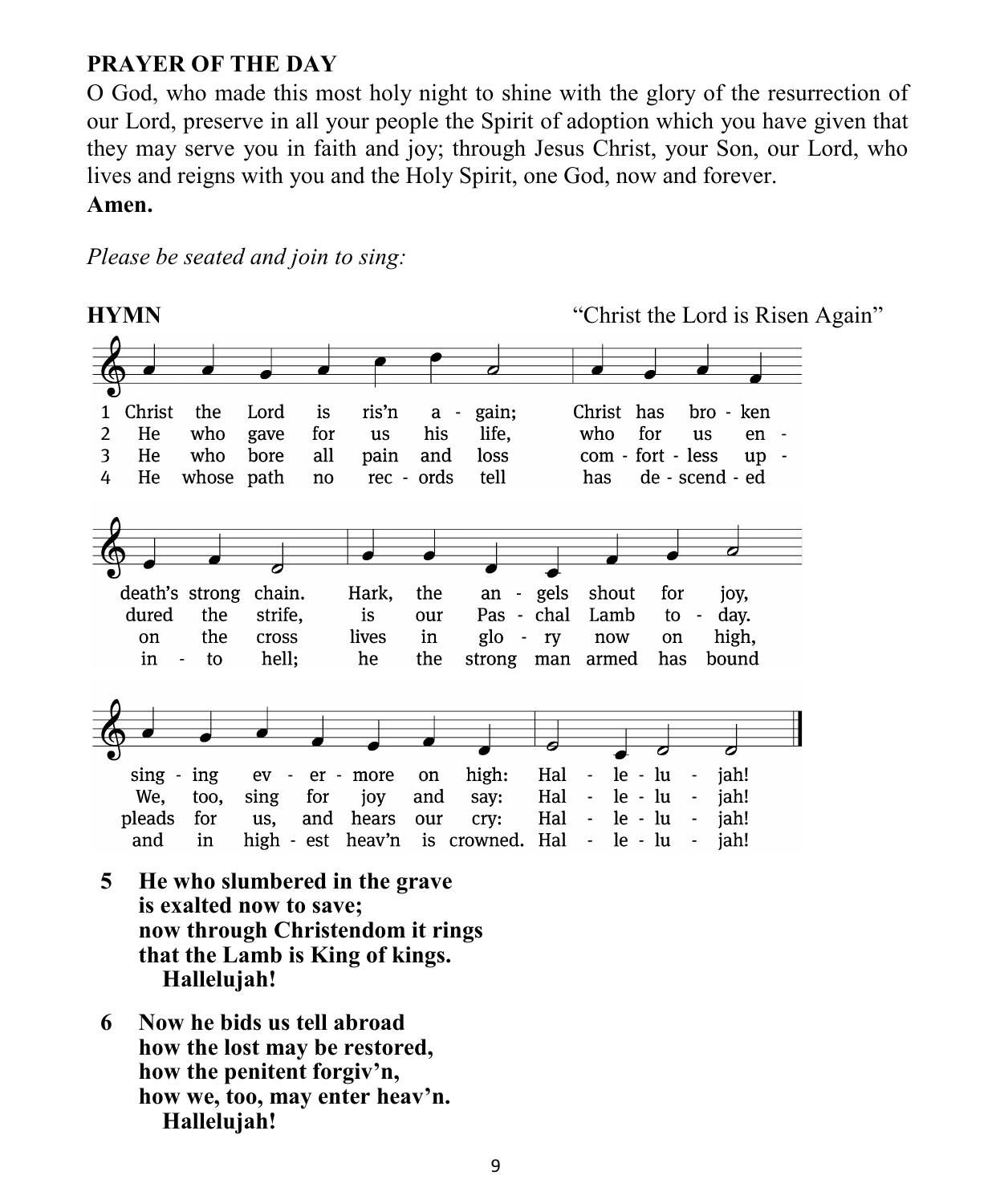*Please Stand.*

The Lord be with you. **And also with you.**

Lift up your hearts. **We lift them up unto the Lord.**

Let us give thanks to the Lord our God. **It is right to give him thanks and praise.**

We praise you, heavenly Father, and your Son, Christ our Lord, through whom you have saved and redeemed us. Through him you first created us, and now have still more gloriously rescued us from sin and death.

**Oh, the greatness of your love, that you would take our fallen nature to yourself, to fulfill your will, and through suffering, free us from suffering and death!**

# **WORDS OF CONSECRATION**

Our Lord Jesus Christ, on the night he was betrayed, took bread; and when he had given thanks, he broke it and gave it to his disciples, saying, "Take and eat; this is my body, which is given for you. Do this in remembrance of me."

Then he took the cup, gave thanks, and gave it to them, saying, "Drink from it, all of you; this is my blood of the new covenant, which is poured out for you for the forgiveness of sins. Do this, whenever you drink it, in remembrance of me."

The peace of the Lord be with you always. **Amen.** 

*Please be seated.*

**DISTRIBUTION HYMN** "Alleluia, Alleluia, Give Thanks" | Red Hymnal #154

*Please use hymnal for this song. We will sing all verses regardless of the length of time for distribution of the sacrament.* 

*Following the distribution the congregation stands.*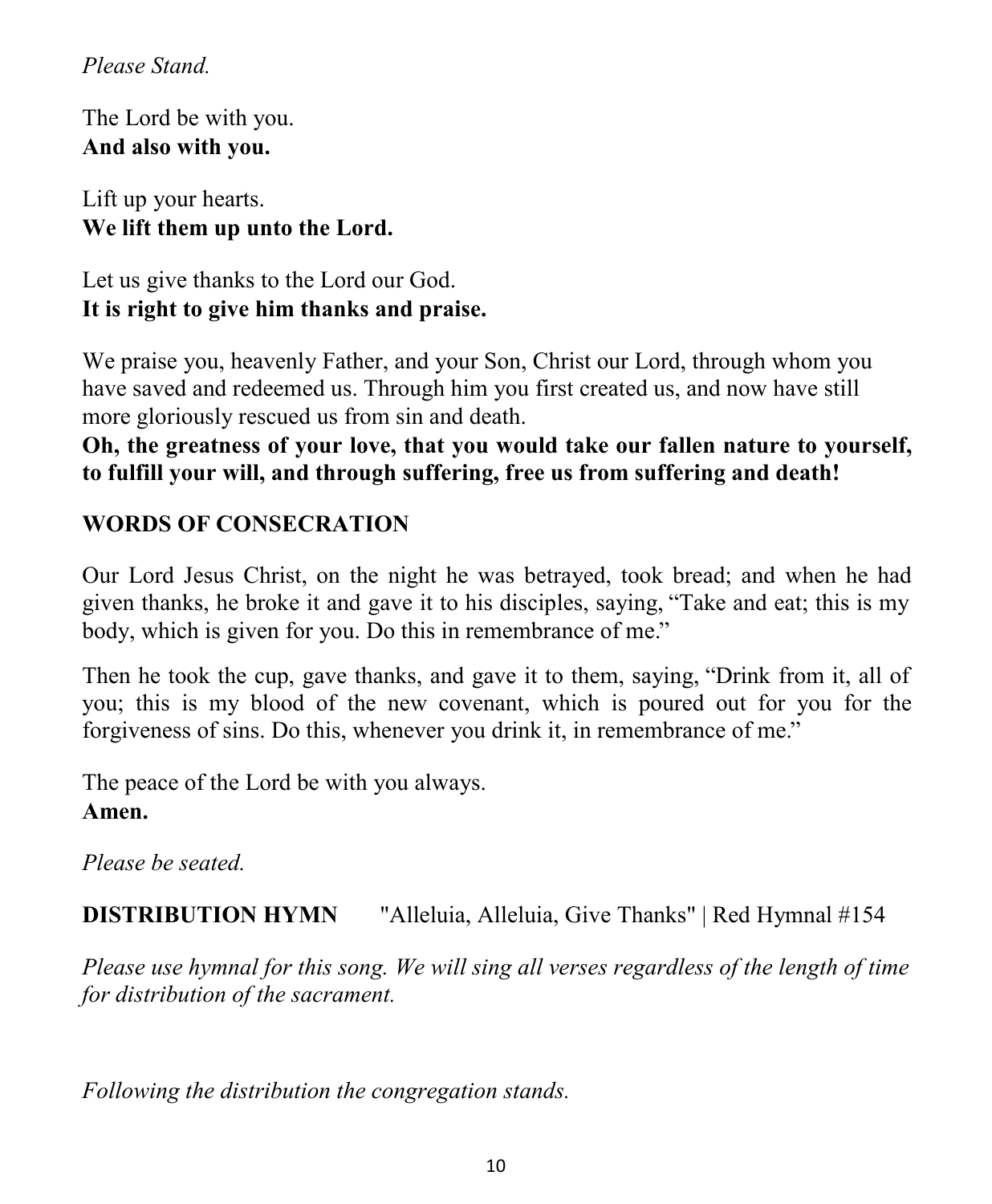# The Lord is risen! **He is risen indeed! Alleluia!**

Almighty God, you give us the joy of celebrating our Lord's resurrection. Give us also the joys of life in your service, and bring us at last to the full joy of life eternal; through your Son, Jesus Christ our Lord, who *lives* and reigns with you and the Holy Spirit, one God, now and forever.

**Amen.**

# **LORD'S PRAYER**

**Our Father in heaven, hallowed be your name, your kingdom come, your will be done on earth as in heaven. Give us today our daily bread. Forgive us our sins, as we forgive those who sin against us. Lead us not into temptation, but deliver us from evil. For the kingdom, the power, and the glory are yours now and forever. Amen.**

# **BLESSING**

The God of peace - who brought again from the dead our Lord Jesus Christ, the great shepherd of the sheep, through the blood of the everlasting covenant - make you perfect in every good work to do his will, working in you that which is well-pleasing in his sight; through Jesus Christ, to whom be glory forever and ever.

**Amen.**